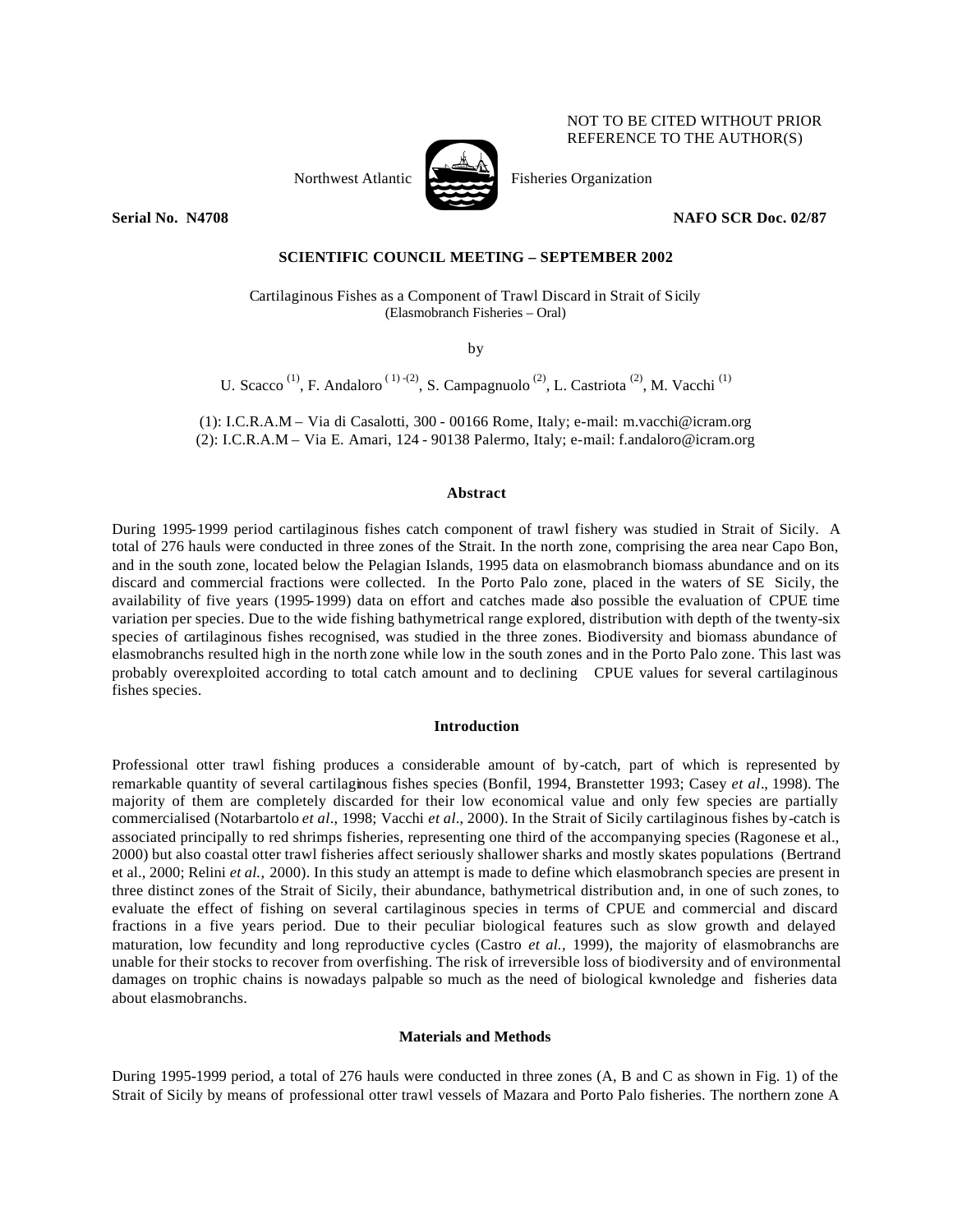comprised the area near Capo Bon, the southern zone B is located below the Pelagian Islands and the eastern zone C is placed in the waters of SE Sicily within Porto Palo harbour and Malta Island. Zone C was separated into three further subzones (1, 2 and 3 in Fig. 2) according to a bathymetrical criterion. In Table 1 number of hauls and bathymetrical ranges are reported for zones A and B in 1995. In Table 2 same details of the three subzones of zone C are shown by year in the time series 1995-1999. Data were collected on board by scientific personnel who performed species identification, discard and commercial fractions weighing per species and fishing data recording (position, depth and hauls duration). Percentages of biomass abundance were calculated as weight proportion of each species with respect to the total weight of the species present by zone or by bathymetrical range. Due to the little vertical variation of bottoms in zone B, bathymetrical distribution of elasmobranchs was not considered in such zone. CPUE were expressed as grams of cartilaginous species caught per hour of fishing per haul. Commercial and discard fractions were expressed as percentages in weight by total for each species caught. One way Anova Test was used in testing difference among mean haul durations per year in the time series 1995-1999 in zone C (Table 4) and among mean catches per haul of zones A, B and C. Two -way Anova Test was used in testing difference among mean haul durations per year per subzone 1, 2 and 3 of zone C in the time series 1995-1999. All tests were performed by using STATISTICA Package

# **Results**

Cartilaginous fishes weigth percentages of abundance in zones A, B and C are shown in Fig. 3, 4 and 5 respectively. In zone A biodiversity resulted to be the highest with 21 species of 8 families. *R. oxyrhincus* (26%), *S. canicula* (20%) and *S. acanthias* (17%) represent more than the half of total catches. In zone B only seven species belonging to four families were recognised and *S. acanthias* (34%) and *R. asterias* (28%) are the more abundant. In zone C twelve species of six families were found with *M. mustelus* (35%) and *T. torpedo* (13%) representing near the half of total biomass. As concern the three subzones of zone C, *M. mustelus* (42.97%), *T. marmorata* (26.43%) and *G. melastomus* (49.23%) are respectively the principal species in terms of biomass in subzones 1, 2 and 3 (Fig. 6,7 and 8, respectively). Absolute amount of elasmobranch catch and standardized values per zone are reported in Table 3. In terms of abundance zone A is the most productive either as absolute values and as standardized. Yields of zones B and C expressed as standardized values are strongly smaller than of zone A, with that of zone C the smallest, being about the half of B. One-way Anova Test: F(2,272)= 2.58 p< 0.001.In Fig. 9 relative biomass abundances per bathymetric stratum in zone A are shown for Scyliorhinidae (a), Squalidae (b), Rajidae (c and e) and (absolute biomass abundance) for *Chimaera monstruosa* (d). *S. canicula* and *S. stellaris* biomass decreases with depth while *G. melastomus* increases (Fig 9a). A similar pattern of depth distribution can be observed among Squalidae (Fig 9b). From coastal to deeper waters *S. acanthias* biomass decreases, *S. blainvillei* is found in little amount within 400-600 metres depth and *E. spinax* is dominant in the deepest stratum. As concern Rajidae (Fig 9c) *R. asterias*, *R. clavata* and *R. oxyrhincus* are the main species. The first two are coastal representing both about 30% of total biomass in the shallowest stratum and then decreasing with depth. *R. oxyrhincus,* starting from 30% in 200-300 metres stratum, become prevailing in the deepest one. The other raijids species were caught in a scarce amount and not continuously throughout all depth range (Fig 9e): *R. melitensis* and *R. polystigma* resulted to be present in the shallowest stratum and *R. naevus* in 400-500 metres stratum only. *R. montagui* was found in the first two strata (200-400 metres depth) and *R. miraletus* in all strata except in 400-500 metres depth, with a biomass peak in 300- 400 metres depth. Biomass peak for *Chimaera monstruosa* occurs in 400-500 metres depth (Fig. 9d).

Concerning zone C, bathymetrical distribution of Scyliorhinidae (Fig. 10d) resembles to that of zone A as also Rajidae except for differing in smaller number of species and for consistent presence of *R. miraletus* in the deepest stratum (Fig. 10c). About other squaliformes *M. mustelus* and *C. granulosus* were found only in 100-150 and in 150-250 metres depth respectively while *S. blainvillei* within 150-300 metres depth (Fig 10a). As regards Torpedinidae *T. marmorata* is prevalent with a biomass peak in 200-250 metres depth and *T. torpedo* presents two biomass peaks in both shallowest and deepest strata of zone C (Fig. 10b).

Effort trend in the time series 1995-1999 of zone C is shown in Fig. 11. Total hours of fishing by year has been augmenting especially for subzone 3 (e.g. from 4 hs in 1995 to about 48 in 1999), second for subzone 1 (e.g. from about 23 hs in 1995 to about 52 in 1999) and less in subzone 2 (e.g. from about 12 hs in 1995 to about 27 hs in 1999). In total effort in zone C has been increasing from about 38 hs in 1995 to 187 hs in 1999. Mean values of hauls duration confirm increasing effort trends in subzone 1 and in all zone C in the period 1995-1999 (Table 4). Two-way Anova Test: F(8, 143)=2.58 p< 0.05; One-way Anova Test: F(4; 153)=8.77 p<0.001).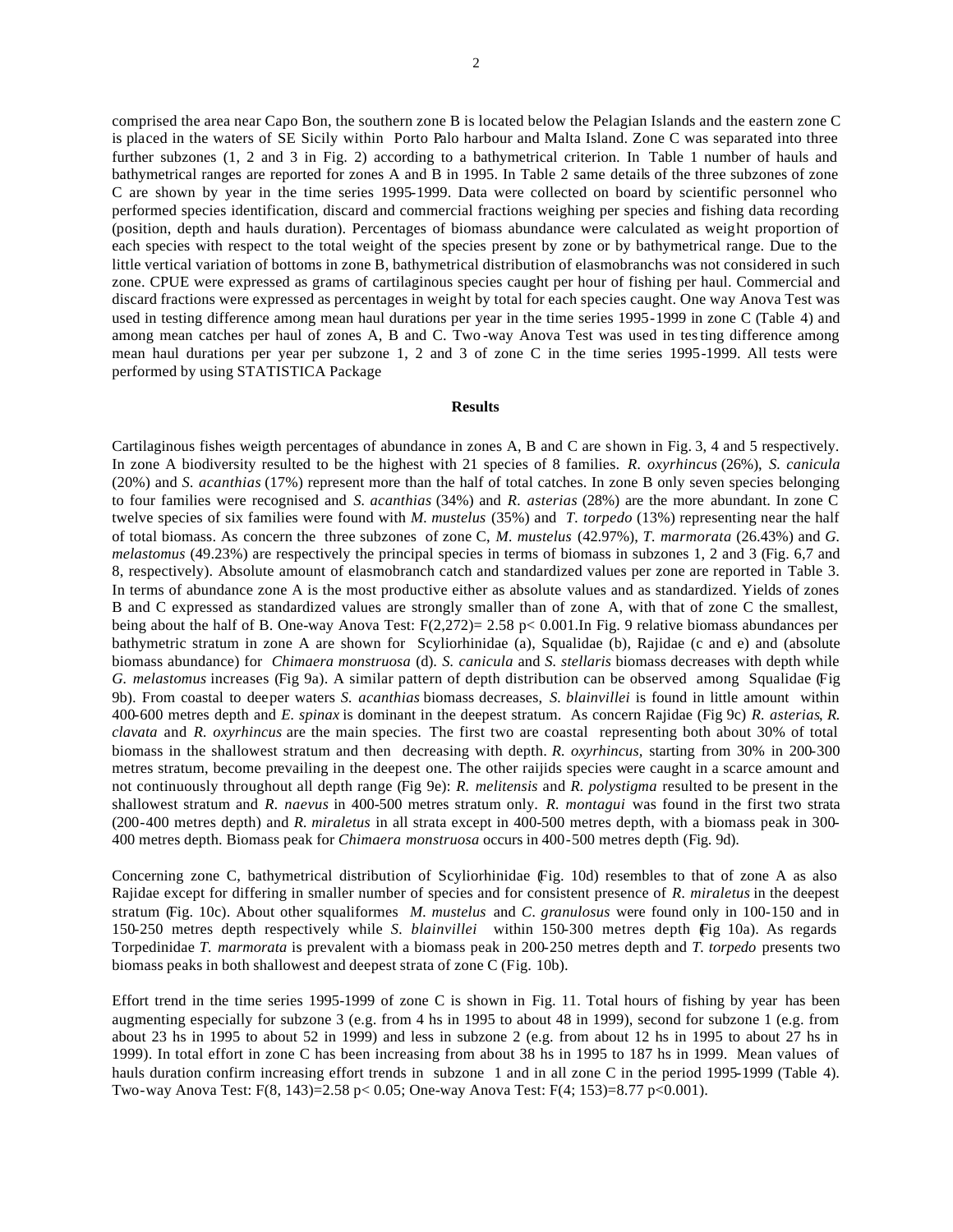CPUE variation per species of zone C in time series 1995-1999 are shown in Fig. 12. CPUE values of *T. marmorata* and *G. melastomus* has been declining in all subzones (Fig 12a and 12d, respectively). *S. canicula* CPUE has been declining in subzone 2 and 3 (Fig 12c) while *T. torpedo* values has been increasing in subzone 1 (Fig. 12b). In the same subzone CPUE values of *R. asterias* (Fig. 13a) declined while those of *M. mustelus* and of *R. clavata* increased in the last three years of the period (Fig. 13c and 13d, respectively). In subzone 2 *R. miraletus* values generally increased (Fig. 13b).

Discard and commercial fractions per species for zones A+B and zone C are shown in Fig. 14 and 15, respectively. In zones A and B commercial species are represented by *S. acanthias* (around 100% of total catches), *R. clavata* (around 95%) and *R. montagui* (around 90%). Partially commercial species are *S. canicula* (around 70%), *R. asterias* and *S. blainvillei* (both around 50%). Occasionally commercial species are *R. miraletus* (around 30%), *S. stellaris* (around 9%) and *R. oxyrhincus* (around only 3%). All other species are completely discarded.

In zone C *R. asterias, R. clavata, M. mustelus, D. pastinaca* and *C. granulosus* are fully commercialised while *S. stellaris*, *T. torpedo*, *S. blainvillei* and *G. melastomus* are totally discarded. *S. canicula* is parially traded species (around 70%) while occasional are *R. miraletus* (around more than 25%) and *T marmorata* (around only 4%).

### **Discussion**

In total twenty- five species belonging to nine families of elasmobranchs were found in the three zones of the Strait of Sicily. Considering that literature reports about 70 cartilaginous fishes species, pelagic included, present in Mediterranean Sea (Fischer et al., 1987; Capapè, 1989; Fredy and Maurin, 1987; Notarbartolo et al., 1998) and 44 demersal species (Relini et al., 2000), the trawled bottoms of the sampled zones, mostly zone A, appear to be rich in terms of elasmobranch biodiversity. In the bathyal stratum of Strait of Sicily Ragonese in 1993 found a smaller number of species (20) but the difference could be due principally to some coastal species of Rajidae not distributed on red shrimps bottoms. On the contrary *H. griseus*, *M.asterias*, *C. uyato*, *D. licha*, *R. fullonica* and *R. alba* were not caught in our sampling. Zone A appear to show the highest biodiversity with respect to zones B and C. In fact some recognised species become very rare in Italian waters, such as *Oxynotus centrina*, *S. squatina*, *S. aculeata*, *T. nobiliana* (Arena *et. al*., 1973) and some endemic Rajidae such as *R. polystigma*, *R. melitensis* and *R. naevus.* In zone A biomasses of *R. oxyrhincus*, *S. canicula* and *S. acanthias* represent more than the half of total catches and this result is in agreement with other works in the all area of Strait of Sicily (Ragonese *et. al*., 2000; Relini et al., 2000). Bathymetrical distribution of Scyliorhinidae, Squalidae and of main species of Rajidae in zone A is very similar to that reported in literature for mediterranean elasmobranchs (Fischer *et al*., 1987). Among Scyliorhinidae *S. canicula* is coastal, *S. stellaris* is found in scarce amount within 300-500 metres depth range while *G. melastomus* is tipical mesobathyal species. *S. acanthias*, *S. blainvillei* and *E. spinax* present a Scyliorhinidae-like pattern of distribution and partially overlap in 400-500 metres depth range. *R. oxyrhinchus R. asterias* and *R. clavata* overlap in the shallower stratum but *R. oxyrhinchus* become prevailing with the depth increase. The other raiids species were caught in scarce amount and few considerations can be argued about. *R. polystigma* and *R. melitensis* are considered species endemic of waters around Malta Island (Fredj *et al*., 1987). *R. montagui* and *R. naevus* are little known and identification misleading are frequent by cause of taxonomic confusion (Ragonese *et. al*., 2000). *R. miraletus*, thought quite common in other Mediterranean areas (Fischer *et al*., 1987), resulted scarce in zone A and principally fished in 300-400 metres stratum. As other rajids, this species is strongly dependent by nature of substratum, preferring sandy bottoms (Tortonese, 1956). The presence of *Chimaera monstruosa*, the unique mediterranean rabbit fish, and its biomass peak in 400-500 stratum confirm observation in litterature (Arena, 1985). Diversely from zone A, zones B and C show low biodiversity with scarce abundances as expressed by mean catch per haul in the three zones (Table 3). This strong difference could be due to favourable environmental factors of zone A as heterogeneity of bottom morphology but also to the effect of fishing. In zone B the only 7 present species are typical of coastalshelf environment and *S. acanthias* and *R. asterias* are the main species. The presence of the deep skate *R. oxyrhincus* owed to catches occurred in the lower limit (300 metres) of the considered bathymetrical stratum. Species composition in zone C is richer than B in terms of number with 12 recognised species, but it is the less productive with the smallest value of mean catch per haul (Table 3). From coastal waters (subzone 1) to deep bottoms (subzone 3) species composition changes gradually. It can be observed as Torpedinidae and *M. mustelus* represent a large part of total biomass of subzone 1 while Scyliorhinidae, especially *G. melastomus*, increase in abundance with depth, representing near three fourth of total biomass in subzone 3. This bathymetrical species composition pattern is confirmed by MEDITS and GRUND data (Bertrand *et al*., 2000; Relini *et al*., 2000). Depth distribution of Scyliorhinidae is very similar to that already discussed for zone A as also distribution of Rajidae,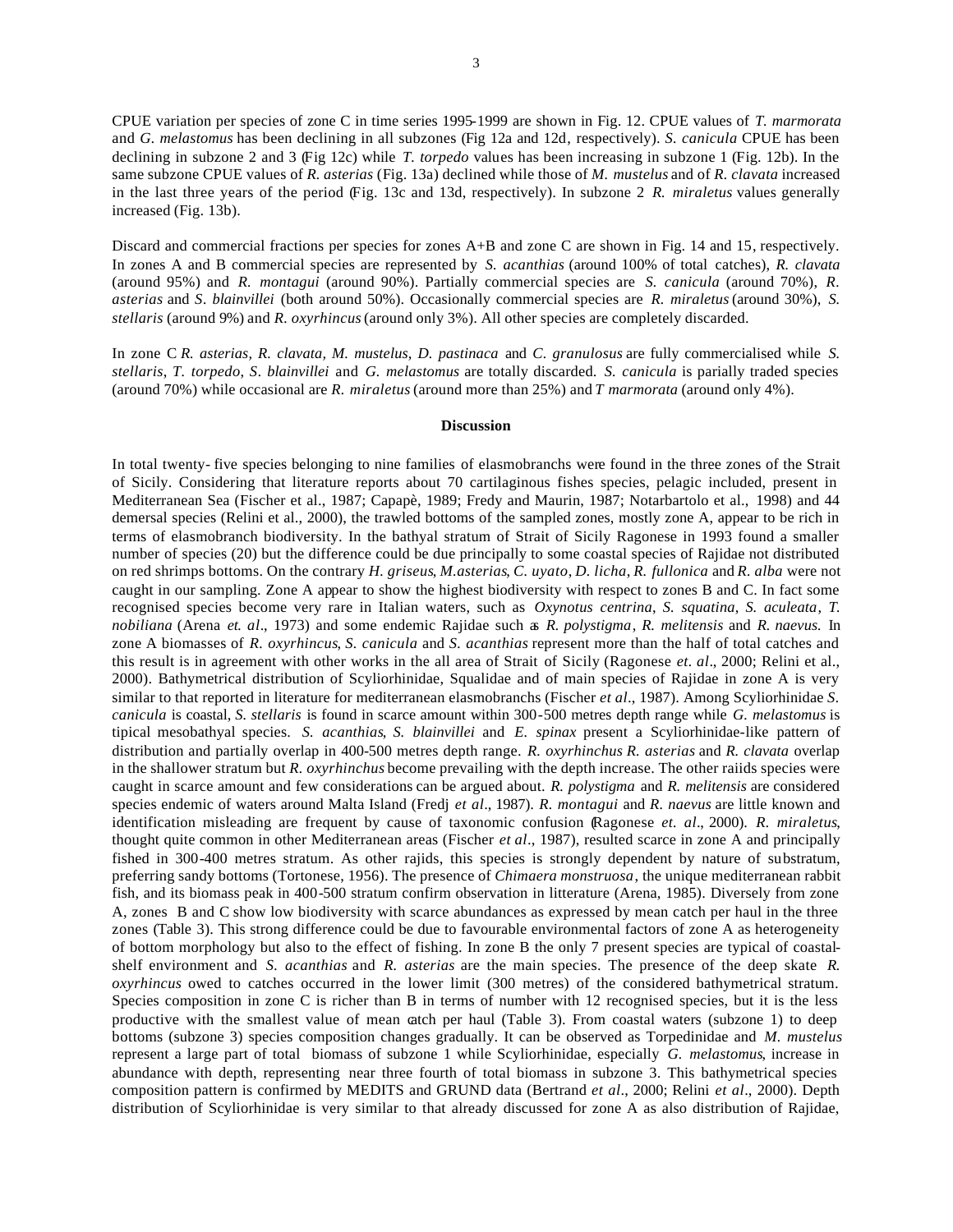except for exclusive presence of *R. miraletus* in 150-300 metres stratum. *C. granulosus* and *S. acanthias* overlap in 150-200 but the latter is unique Squalidae in 200- 300 metres stratum of the zone C. Torpedinidae show a peculiar depth distribution with *T. torpedo* biomass peaking in the shallowest and deepest strata and *T. marmorata* biomass peaking in 150-200 metres depth. The two congeneric species inhabit the same bottom environment but differ in reproductive cycle and circadian activity (Tortonese, 1956). Such features could reflect in this depth distribution.

In the period 1995-1999 total effort in zone C has been progressively increasing. The major contribute was given by the increase of hours of fishing in subzone 3 and partially by increase in other two zones. Mean hauls duration in zone C has also been expanding mainly for the contribute given by subzone 1 while mean haul durations of the subzones 2 and 3 remain about constant in 1995-1999 period. It means that in entire zone C the number of hauls and the mean haul duration increased both, in subzone 3 number of hauls augmented only, in subzone 1 the number of hauls decreases and in subzone 2 the situation stayed stable. CPUE values of *T. marmorata, G. melastomus*, *S. canicula* and less *R. asterias* has collapsed in all subzones being around zero in subzone 3, or rapidly dcreasing in subzone 1 and 2. On the contrary CPUE values of *T. torpedo, R. clavata, M. mustelus* increased in subzone 1 and that of *R. miraletus* in subzone 2. GRU.N.D. data for the Strait of Sicily show for *G. melastomus, S. canicula, R. miraletus* and *M. mustelus* a fluctuation of CPUE and a slight decrease for *T. marmorata, R. asterias* and *R. clavata* in 1985-1998 period (Relini *et. al*., 2000). Similar fluctuating CPUE are achieved during MEDITS 1994-1998 trawl survey for *R. clavata, R. miraletus, G. melastomus* and *S. canicula* (Bertrand *et. al*., 2000). A comparison among our data and MEDITS and GRU.N.D. data show how in a short time range increasing and declining CPUE trend could occur in elasmobranch population but in a long period the values seems to fluctuate. Furthermore, MEDITS and GRU.N.D. trawl surveys were random stratified sampling and they evaluate status of the stocks not only in zones interested by otter trawl fishing. All these observation taken together are evidence of interactions between overfished areas and unfished areas within species and among partially or totally depth overlapped competitive species. In our data the rising of CPUE for *R. clavata, M. mustelus* and *R. miraletus* occurred in 1997 when CPUE for *G. melastomus*, *S. canicula* and *R. asterias* fault down. Identically CPUE of *T. torpedo* rise in 1996 when that of *T. marmorata* collapsed.

In zones A and B only three species were fully commercialised. *S. acanthias* is a known appreciated shark species in Mediterranean Sea (Fischer *et al*., 1987) and more *R. clavata* (Bini, 1967). The same can be referred of *R. asterias*, *S.canicula* and *S. blainvillei* but in this case fishermen use to select bigger sized individual for trade (Vacchi *et al*., 2000). All other species of the zones are discarded or occasionally commercialised in a scarce amount. The total discard fraction represent 56.7% of the all catches while 43.3% the commercial fraction. In zone C five species are fully commercialised. *R. clavata*, *R. asterias* and *M.mustelus* are the traditional commercialised mediterranean elasasmobranchs (Fischer et al., 1987; Bini, 1967; Tortonese, 1956) for the high value of their meat; the last two species are unusually *D. pastinaca* and *C. granulosus* which are not considered of economical value, except bigger sized individuals and are sold at a very cheap price. Local customs and preferences can determine the choice in trading elasmobranchs (Vacchi *et al*., 2000). Also bigger individuals of *S.canicula,* as in zones A and B, are sold. The total discard fraction of zone C represent 50.9% of the all catches while 49.1% the commercial fraction. Due to such similar percentages in zone A, B, and C, we can conclude that in Strait of Sicily about more of the half of fished elasmobranchs is discarded and the rest is commercialised.

In conclusion result of this study underline either the high biodiversity found in the North-Western zone of the Strait of Sicily and also the presence of overfished zone in South-Eastern. Commercialisation of elasmobranch species must be optimized, being half of the catches totally discarded. Natural replacement of the fished cartilaginous species, interspecific relationships, and biological data are well beyond to be entirely understood and fisheries accurate data and stocks conservation program are needed to avoid stocks depletion or even eradication of some elasmobranch species.

### **References**

- ARENA P. 1985. Studio sulla possibilità di razionalizzare e rendere più produittiva la pesca a strascico nel Canale di Sicilia e nel Mediterraneo centro-meridionale.*Pubbl. E.S.P.I.:* 33 pp.
- ARENA P., LI GRECI F. 1973. Indagine sulle condizioni faunistiche e sui rendimentoi di pesca dei dondali batiali della Sicilia occidentale e della bordura settentrionale dei banchi della soglia siculo -tunisina. *Quad. lab.Tecnologia Pesca,* 1 (5), p. 157-201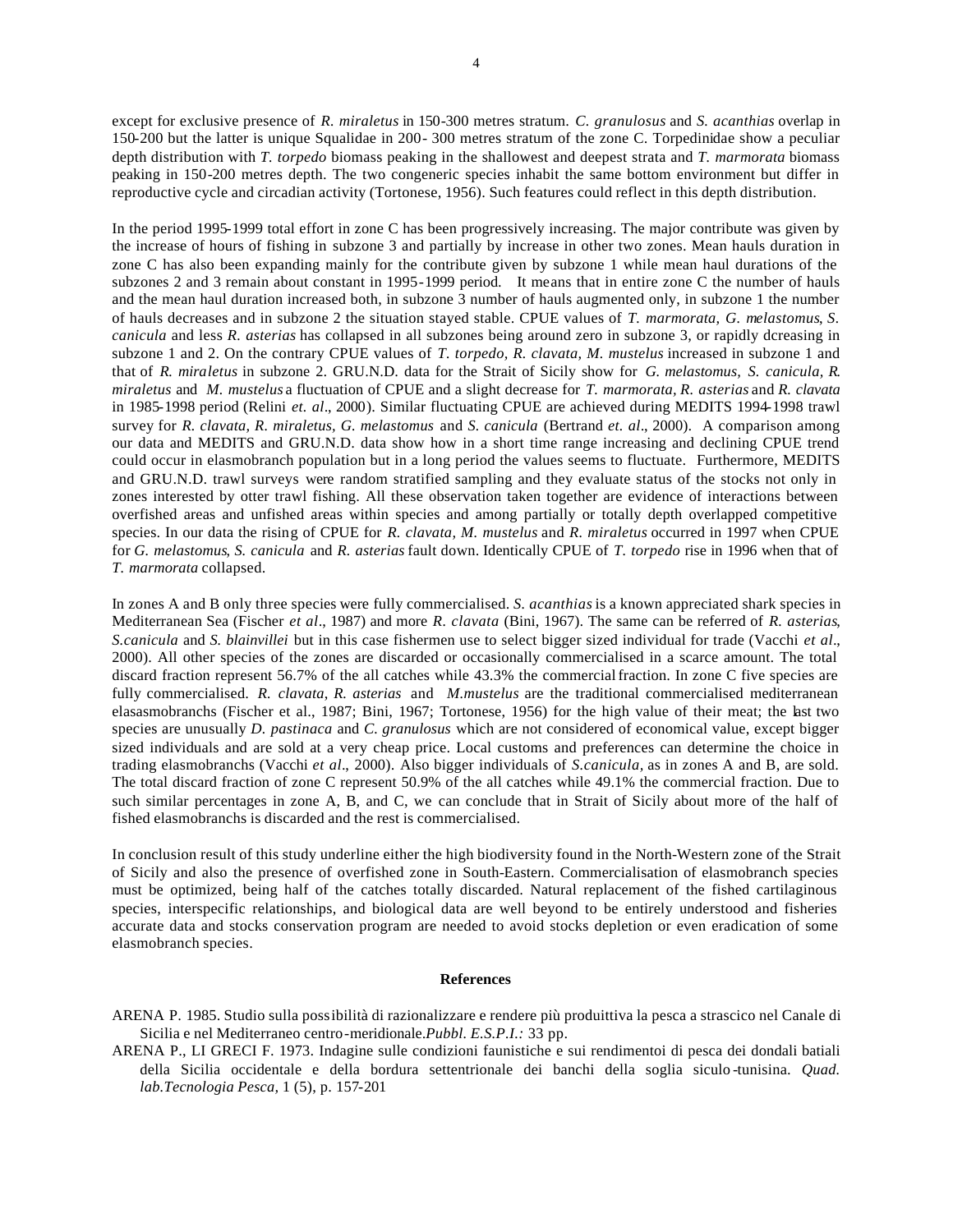- BERTRAND J., GIL DE SOLA L., PAPAKONSTANTINOU C., RELINI G., and SOUPLET A. 2000 *Biol. Mar. Medit.* 7 (1), 385-399.
- BRANSTETTER S. 1993. Conservation biology of elasmobranchs. *NOAA Tech.Rep. NMFS* , 115 vp.
- BINI G. 1967. Atlante dei pesci delle coste italiane:Leptocardi, Ciclostomi, Selaci. Mondo Sommerso Ed., 1, 206 pp.
- BONFIL R. 1994. Overview of world elasmobranch fisheries. FAO Fisheries Technical Paper, 341: 119 p.
- CAPAPE C. 1989. Les selaciens des cotes mediterranéennes: aspects generaux de leur ecologieet exemples de peuplements. *Oceanis,* **15** (3), 309-331.
- CASEY J.M. and MYERS R.A.. 1998. Near extintion of a large widely distributed fish. *Science,* **281,** 690-692.
- CASTRO J.I., WOODLEY C. M. and BRUDEK R. L.. 1999. A preliminary evaluation of the status of shark species. *FAO Fish. Tech. Paper,* 380, 1 –72.
- FISCHER W.,BAUCHOT M.L., SCHENEIDER M. 1987. Fiche FAO d'identification des espèces pour les besoins de la peche. Rev. 1. Mediterranèe et Mer Noire (Zone de peche 37). FAO Projet GCP/INT/422/EEC, 1529 pp.
- FREDJI G., MAURIN C. 1987. Les poissons dans la banques de données Medifaune: application à l'étude des caractéristiques de la faune ichtyologique méditerranéenne. *Cybium,* **11** (3): 218-341.
- NOTARBARTOLO DI SCIARA G., and BIANCHI I. 1998. Guida degli squali e delle razze del Mediterraneo. Franco Muzzio Editore, Padova, 388 pp.
- RAGONESE S., DI STEFANO L. and BIANCHINI M.L.. 2000. Catture e selettività di pesci cartilaginei nella pesca dei gamberi rossi nello Stretto di Sicilia. *Biol. Mar. Medit.* 7 (1), 400-411.
- RELINI G., BIAGI F., SERENA F.,BELLUSCIO A., SPEDICATO M.T., RINELLI P., FOLLESA M.C., PICCINETTI C., UNGARO N., SION L., and LEVI D. 2000. I selaci pescati con lo strascico nei mari italiani. *Biol. Mar. Medit.* 7 (1), 347-384.
- TORTONESE E. 1956. Fauna d'Italia : Leptocardia, Cyclostomata, Selachii. Ed. Calderini Bologna, **2,**.334 pp.
- VACCHI M., NOTARBARTOLO DI SCIARA G. 2000. I pesci cartilaginei nei mari italiani, una risorsa che richiede urgenti misure di tutela. *Biol. Mar. Medit.* 7 (1), 296-311.

|                             | <b>Bathymetrical range</b> |                    |  |         |
|-----------------------------|----------------------------|--------------------|--|---------|
| $N^{\circ}$ of hauls x zone | 200-300                    | 300-400<br>400-500 |  | 500-600 |
|                             |                            |                    |  |         |
|                             |                            |                    |  |         |

**Table 1.** Number of hauls carried out in zones A and B per bathymetrical stratum during 1995.

**Table 2.** Number of hauls carried out in zone C per bathymetrical subzones during 1995-1999 period.

| Zone C      |                   | <b>Subzone</b> |         |         |                   |
|-------------|-------------------|----------------|---------|---------|-------------------|
|             |                   |                |         |         |                   |
|             | Depth range       | 100-150        | 150-200 | 200-300 | <b>TOT</b> x year |
| <b>YEAR</b> | 1995              | 11             |         |         | 15                |
|             | 1996              | 23             | 13      |         | 40                |
|             | 1997              | 17             | 11      | 5       | 33                |
|             | 1998              | 18             | 14      |         | 37                |
|             | 1999              | 15             |         | 11      | 33                |
|             | <b>TOT</b> x zone | 84             | 48      | 26      | Tot. $=158$       |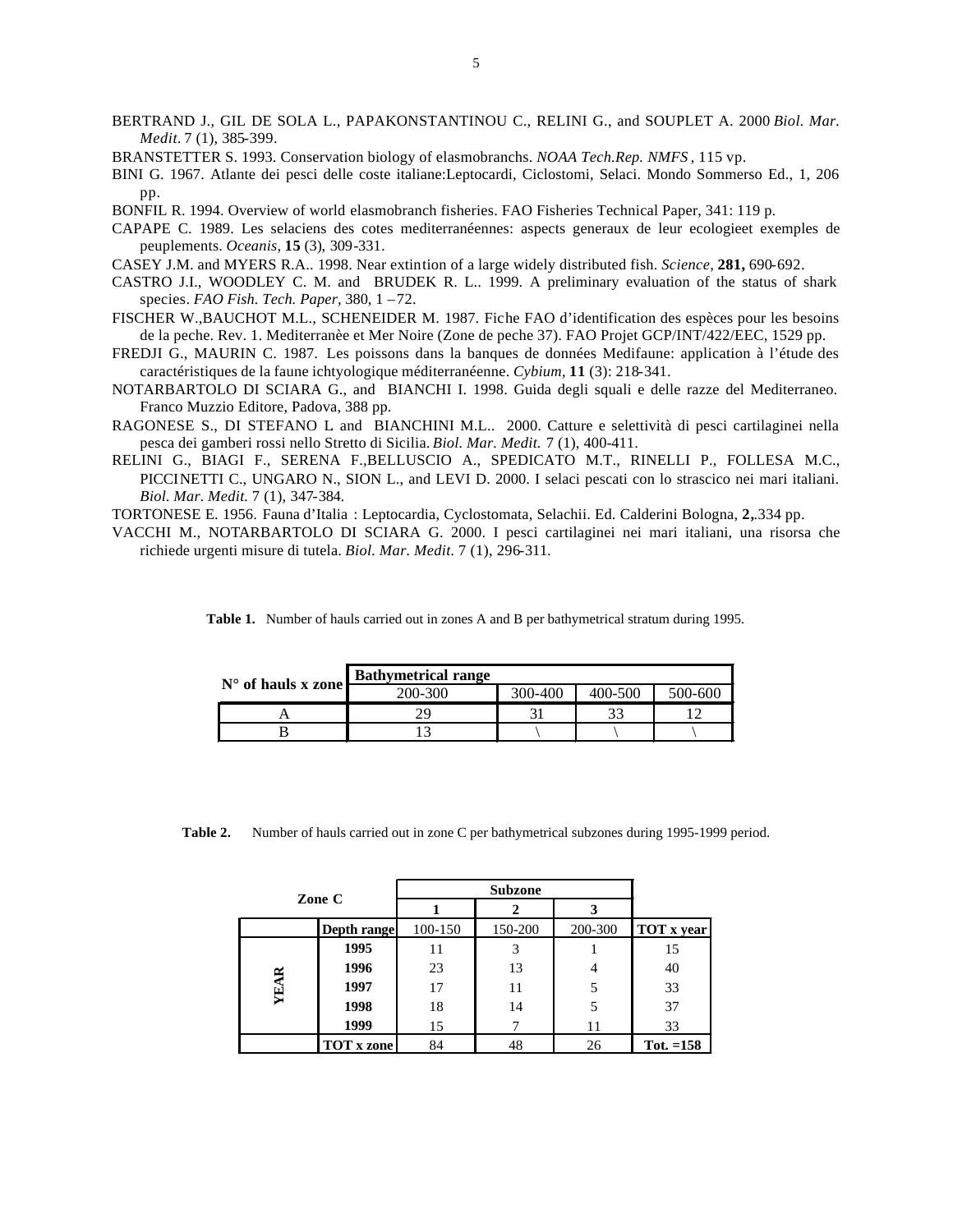**Table 3.** Total elasmobranch catches in Kg., total number of hauls and mean catches per haul in zone A, B and C.

| Zone         | Total catches $(Kg)$ |     | <b>Total hauk Catch /hauls</b> |
|--------------|----------------------|-----|--------------------------------|
| А            | 462.75               | 105 | 4.41                           |
| R            | 6.98                 | 13  | 0.54                           |
| $\mathbf{C}$ | 411                  | 158 | 0.26                           |

**Table 4.** Mean duration per haul in subzones 1, 2 and 3 and in all zone C in the time series 1995-1999.

|      |      |      |      | All subzones |
|------|------|------|------|--------------|
| 1995 | 2.06 | 3.90 | 4.00 | 2.55         |
| 1996 | 2.25 | 3.84 | 4.38 | 2.98         |
| 1997 | 2.96 | 3.86 | 4.45 | 3.48         |
| 1998 | 3.43 | 4.10 | 4.08 | 3.77         |
| 1999 | 3.46 | 3.88 | 4.36 | 5.65         |
|      |      |      |      |              |



Fig. 1. Sampling zones in the Strait of Sicily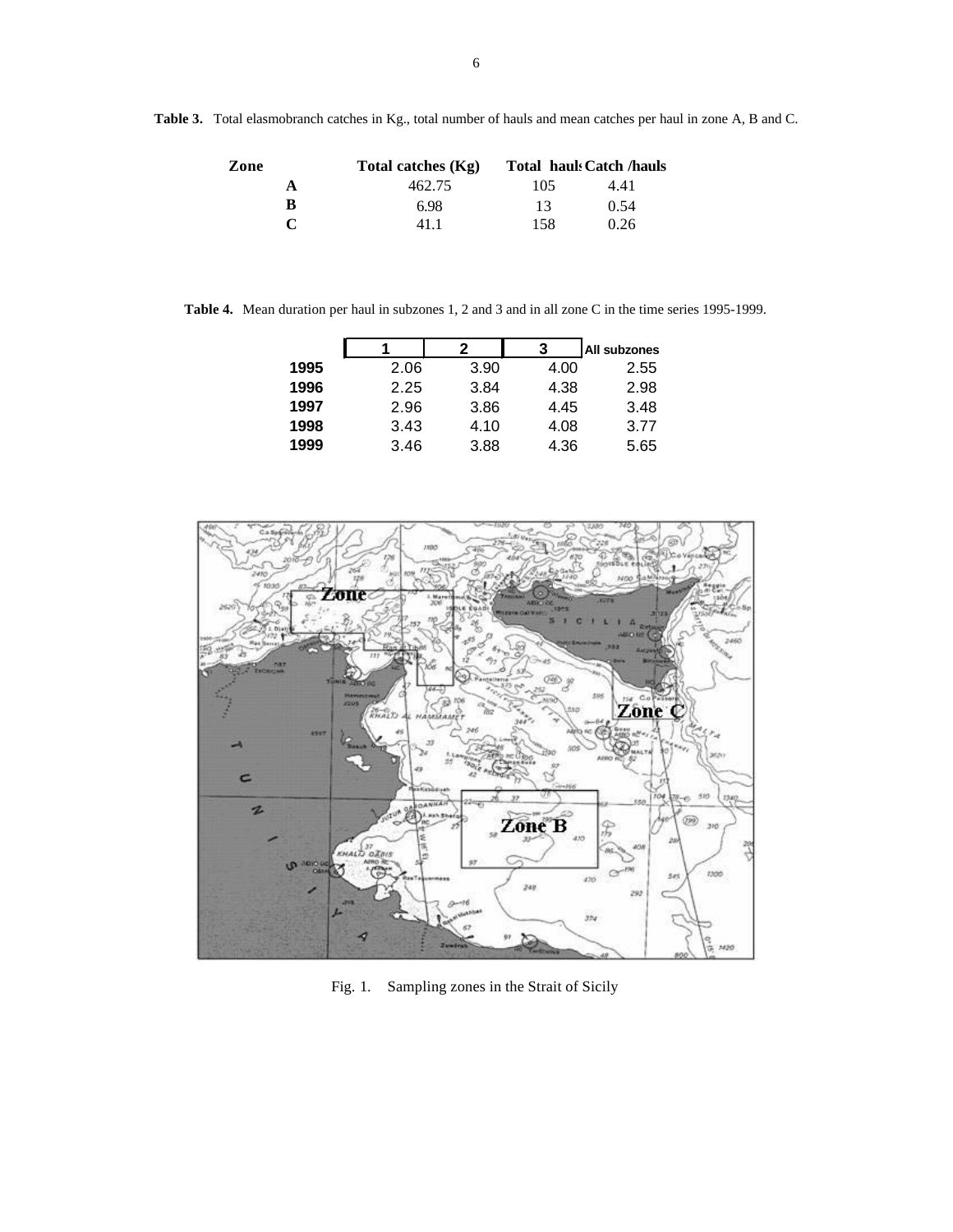





Fig. 3. Relative biomass percentages of elasmobranch species caught in zone A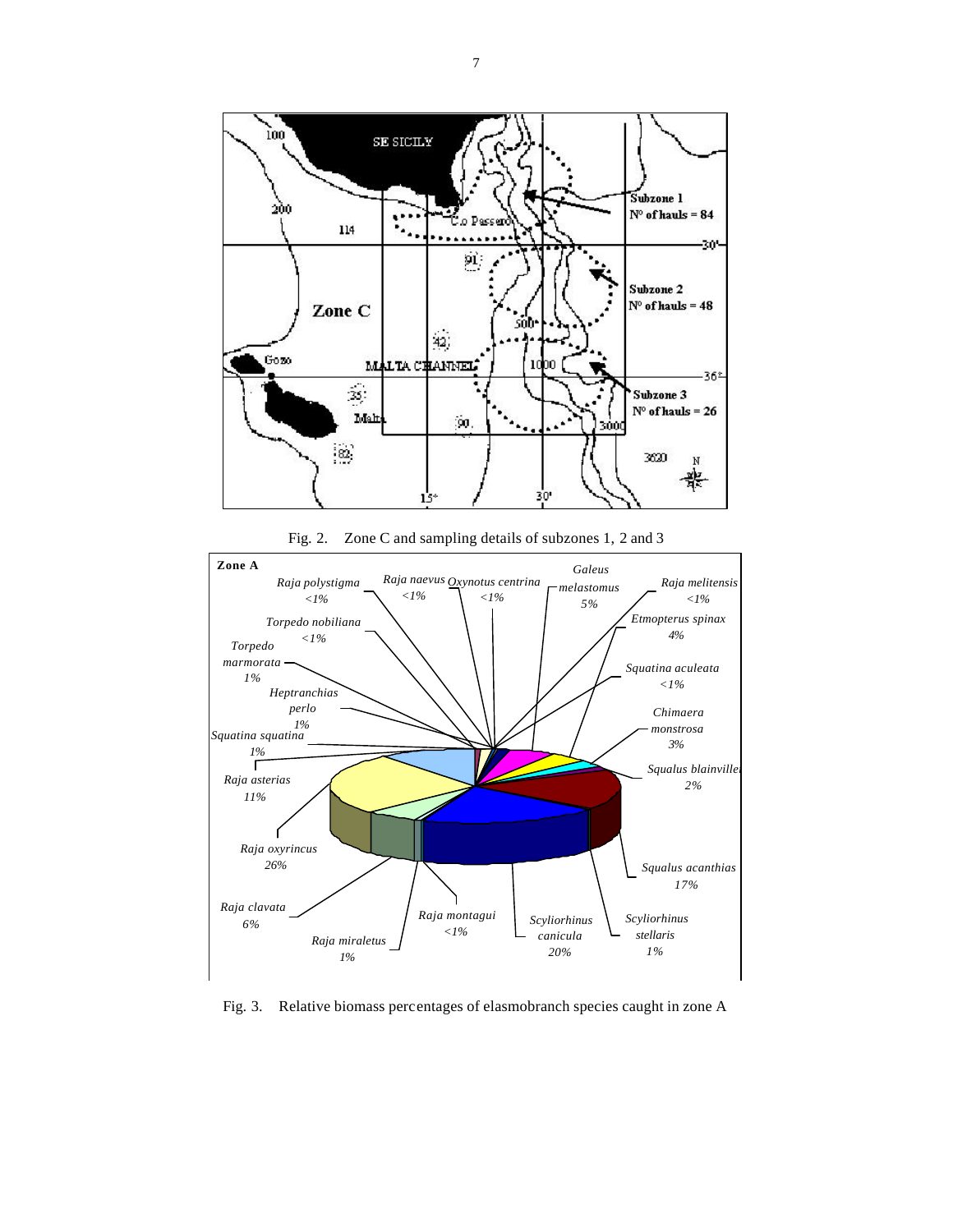



Fig. 4. Relative biomass percentages of elasmobranch species caught in zone B

Fig. 5. Relative biomass percentages of elasmobranch species caught in zone C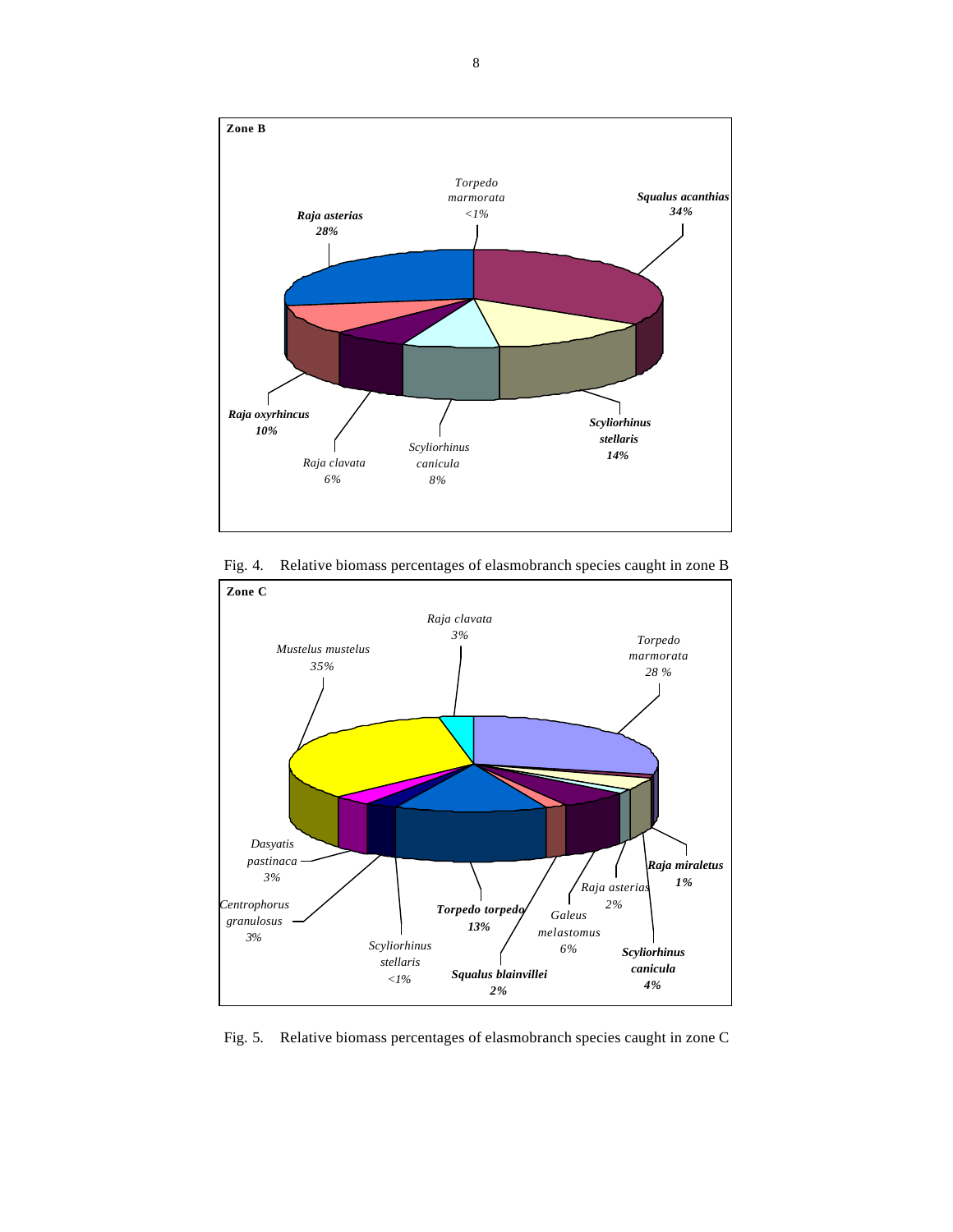

Fig. 6. Relative biomass percentages of elasmobranch species caught in subzone 1 of zone C



Fig. 7. Relative biomass percentages of elasmobranch species caught in subzone 2 of zone C

### 9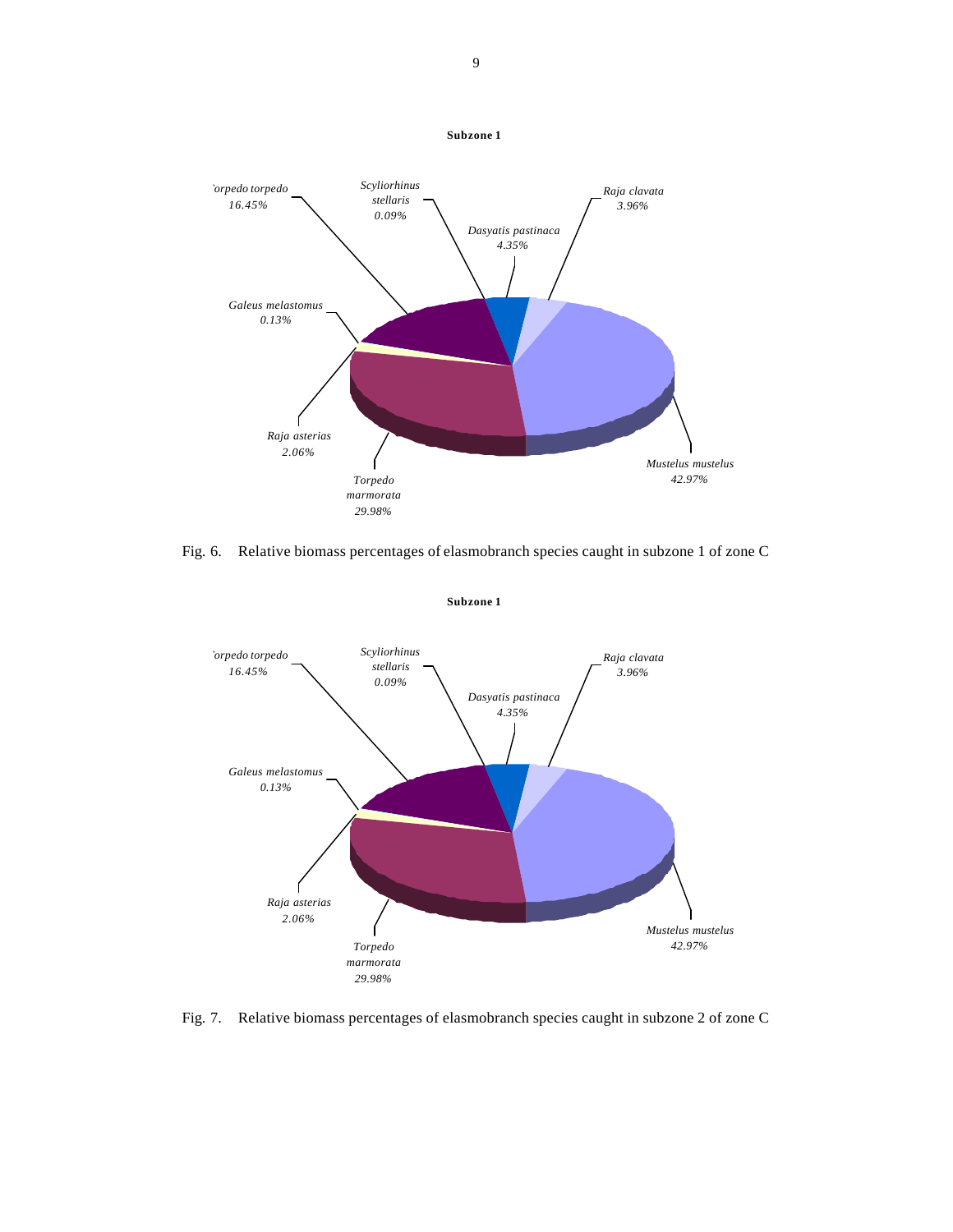

Fig. 8. Relative biomass percentages of elasmobranch species caught in subzone 3 of zone C



Fig. 9. Relative biomass percentages of elasmobranch species caught in zone A per bathymetrical stratum. a) Scyliorhinidae; b) Squalidae; c) Rajidae; d) biomass percentage per bathymetrical stratum of *Chimaera monstruosa* in zone A; e) biomass abundance (Kg) of other Rajidae per bathymetrical stratum of zone A.

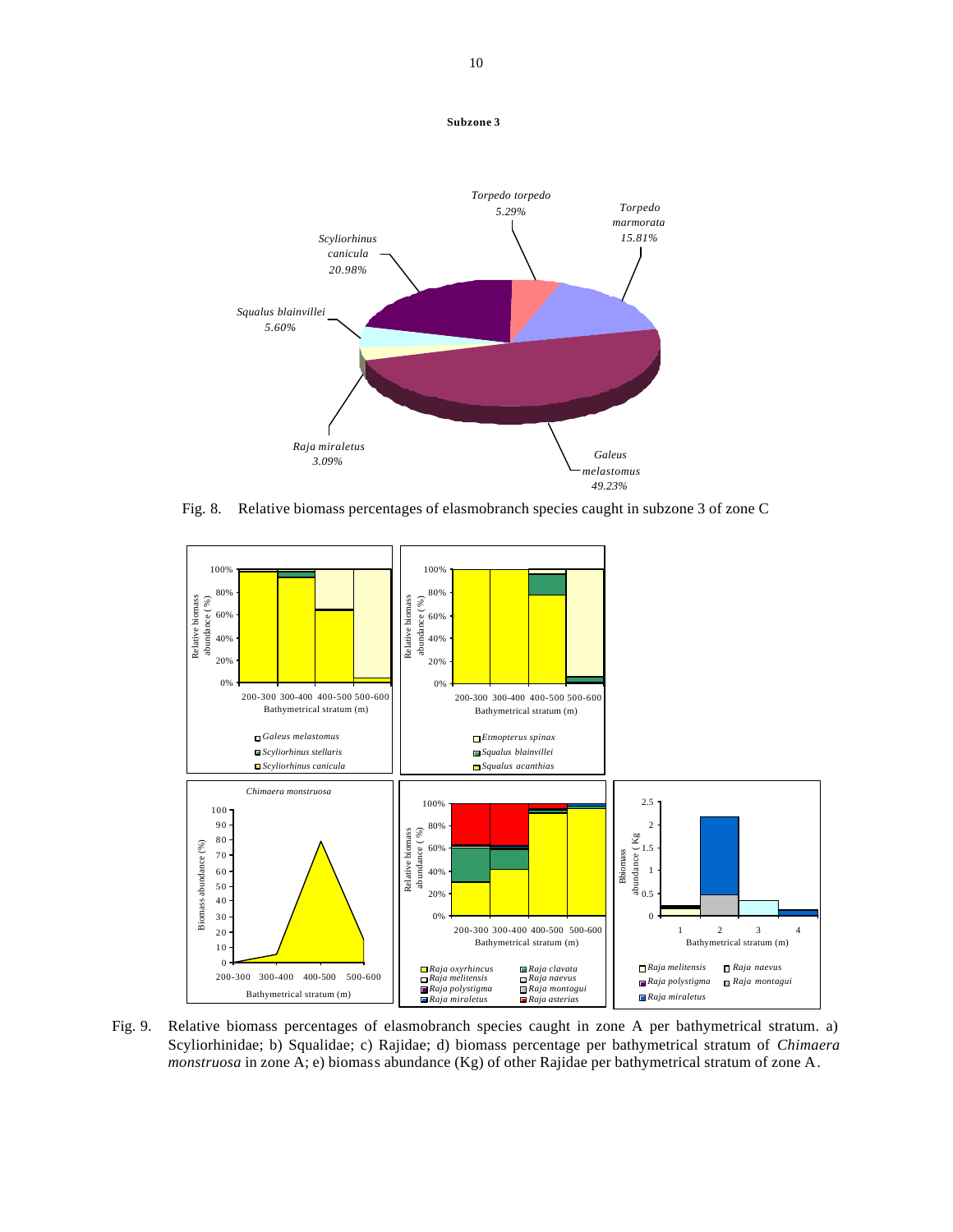

Fig. 10. Relative biomass percentages of elasmobranch species caught in zone C per bathymetrical stratum. a) Squalidae and Triakidae; b) Torpedinidae; c) Rajidae; d) Scyliorhinidae



Fig. 11. On the left axis: effort expressed as hours of fishing per year in the three subzones of zone C; on the right axis: total effort in zone C expressed as hours of fishing per year.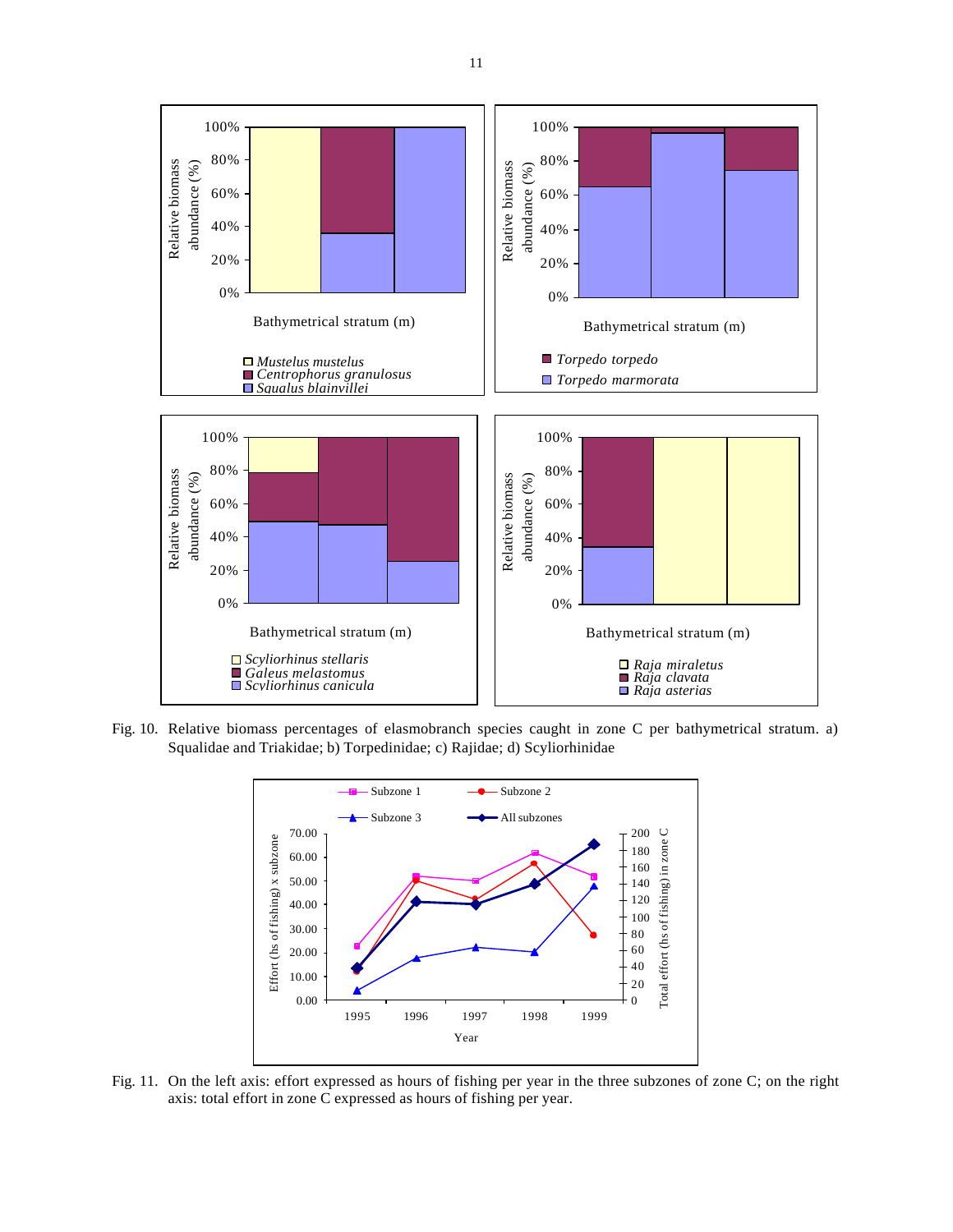

Fig. 12. Variation of CPUE expressed as grams of biomass per hour of fishing per haul for elasmobranch species caught in the three subzones of zone C in time series 1995-1999. a) *T. marmorata*; b) *T. torpedo*; c) *S. canicula*; d) *G. melastomus*; e) *R. miraletus*; f) *R. asterias*; g) *M. mustelus*; h) *R. clavata*



Fig. 13. Relative biomass percentages of discard and commercial fractions of elasmobranch species caught in zones A and B.